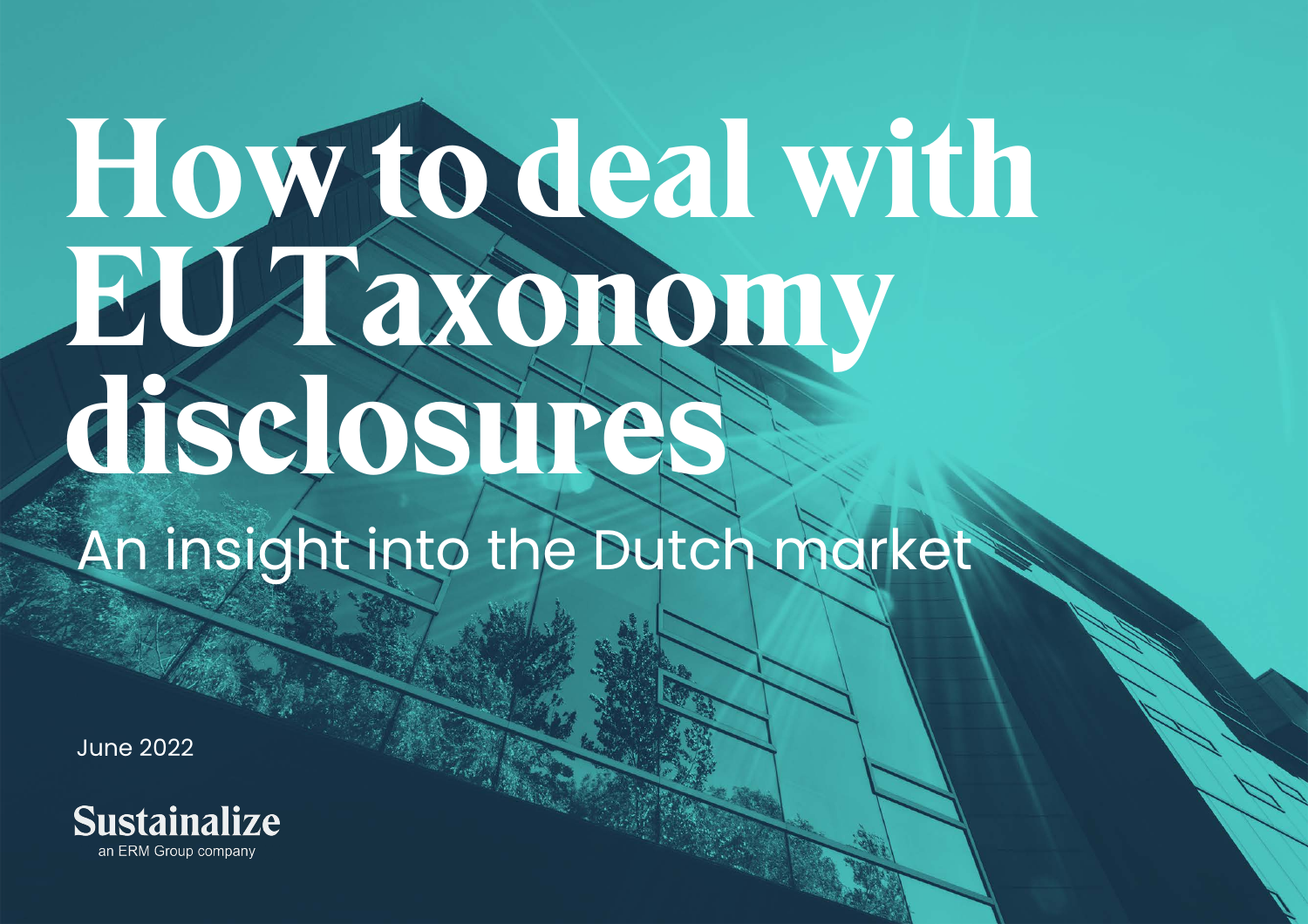# Table of contents

| 1. Introduction to the EU Taxonomy                             | 3  |
|----------------------------------------------------------------|----|
| 2. Investigating the Dutch market on its EU Taxonomy reporting | 8  |
| 3. The EU Taxonomy in Practice                                 | 13 |
| 4. Looking ahead                                               | 16 |
| Appendix                                                       | 18 |
| Colophon                                                       | 19 |

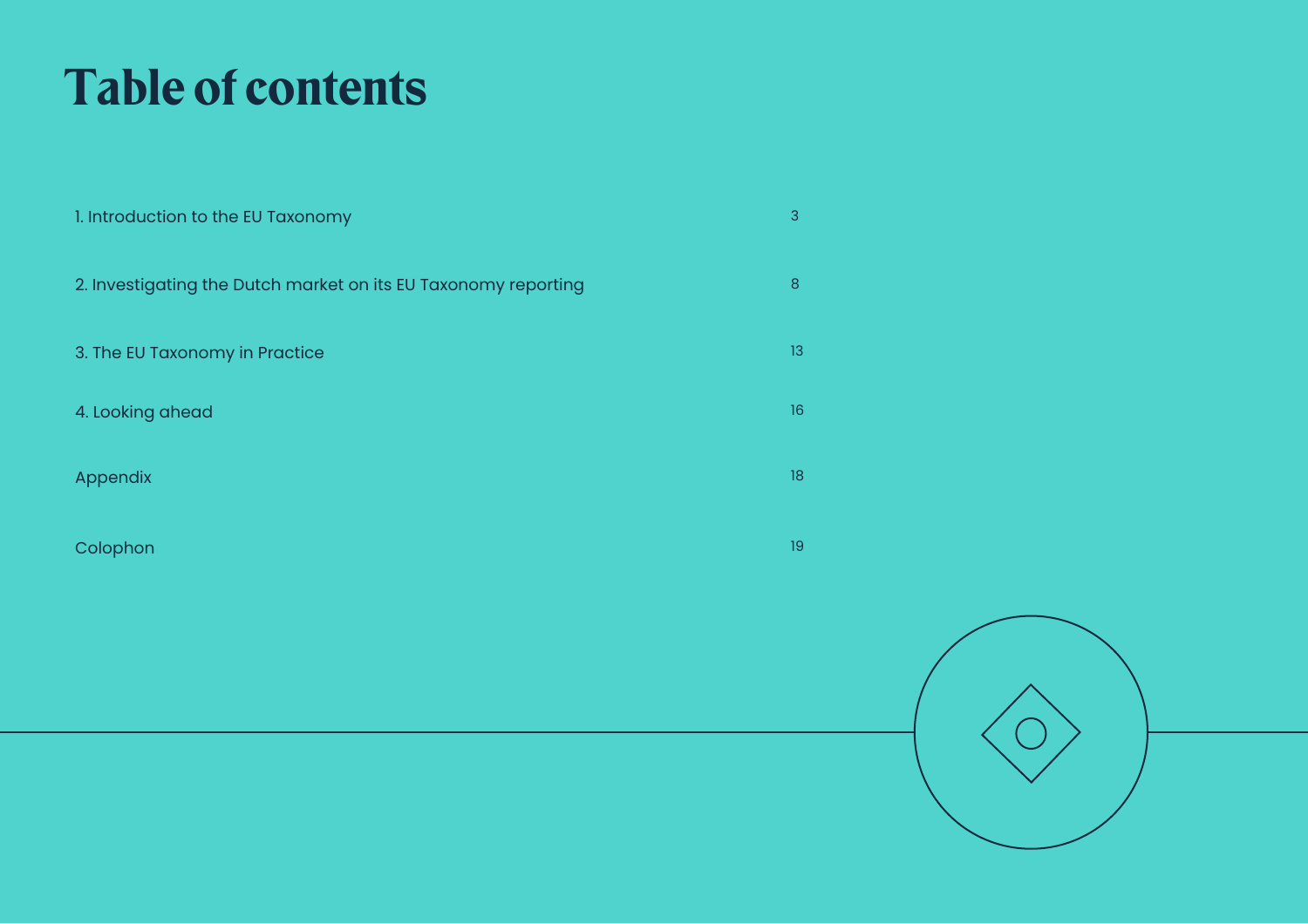# 1. Introduction to the EU Taxonomy

# How the EU Taxonomy plays a role in the EU Green Deal ambitions

To tackle and overcome the massive challenges of climate change and environmental risks, the EU has set the ambition to become the first climate-neutral continent in 2050. A set of policy initiatives, also known as the EU Green Deal, has been developed to reach this ambition.

A key pillar of the Green Deal is to finance the transition. Since the investment scale is challenging, the financial sector has a key role to play in achieving climate-neutral goals. It is of the essence that private investment is channeled towards the transition to a climate-neutral, resource-efficient, and fair economy as a complement to public funds.

Multiple challenges need to be tackled to reorient capital flows towards a sustainable economy. Therefore, the European Commission has developed an action plan on sustainable finance. This plan translates into different pieces of legislation and addresses the core issues hindering sustainable investments.

To mitigate the risk of greenwashing, create clarity on what 'sustainable' entails, and decide what activities contribute toward a climate-neutral future, the European Commission developed a classification system for sustainable activities, the so-called EU Taxonomy.

The EU Taxonomy is the cornerstone of the action plan on sustainable finance and is linked to two other regulations, the SFDR and the CSRD:

- **• Sustainable Finance Disclosure Regulation (SFDR)** focuses on financial market players to consider sustainability risks and provide transparent investment information.
- **• Corporate Sustainability Reporting Directive (CSRD)** focuses on companies providing transparent and reliable sustainability information.



# EU Sustainable Finance Action Plan

| <b>Core Problems</b>                                                     | <b>Actions</b>                                                        | <b>Goals</b>               | <b>Regulation</b> | <b>Tool</b> |  |
|--------------------------------------------------------------------------|-----------------------------------------------------------------------|----------------------------|-------------------|-------------|--|
| No universal definition of<br>'sustainable investments'                  | EU classification (taxonomy)<br>Reliable                              |                            |                   |             |  |
| Risk of 'greenwashing' investment<br>products                            | Certainty about 'green' financial<br>products                         | information                |                   | EU taxonomy |  |
| Financial actors often ignore cli-<br>mate risks                         | Investigation of capital require-<br>ments for climate risks          | Sustainability<br>and risk |                   | ∕ℕ          |  |
| Investors often neglect sustain-<br>ability factors                      | management<br>Consider sustainable finances<br>when allocating assets |                            | <b>SFDR</b>       |             |  |
| : Lack of comparability with sustain-<br>ability activities of companies | Improvement of sustainability<br>reporting                            | Long-term<br>leadership    | NFRD / CSRD*      |             |  |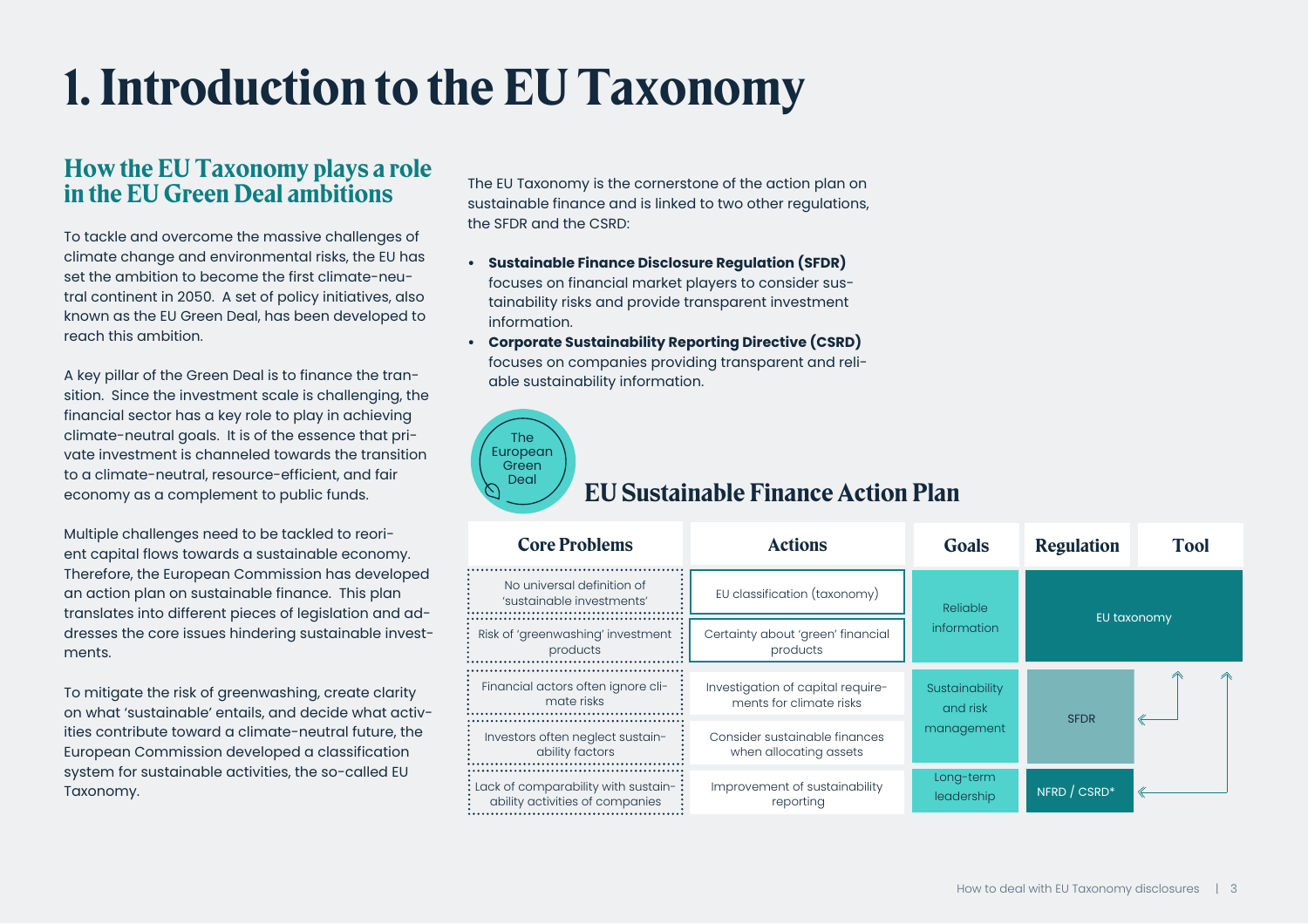# A classification system for "sustainable" activities

Companies must disclose which part of their turnover, capital expenditure, and operational expenditure meets the criteria set out in the EU Taxonomy. This allows investors and other stakeholders to make better informed (investment) decisions.

In total, the EU Taxonomy consists of six annexes, each covering a different environmental objective:

- Climate change mitigation
- 2 Climate change adaptation
- 3 Sustainable use and protection of water and marine resources
- 4 Transition to a circular economy
- 5 Pollution prevention and control
- 6 Protection and restoration of biodiversity and ecosystems

Currently, only the annexes of **Climate Change Mitigation** (Annex 1) and **Climate Change Adaptation** (Annex 2) have been formally adopted. The Platform on Sustainable Finance prioritized these annexes since they cover the sectors responsible for almost 80% of direct Greenhouse Gas Emissions in Europe<sup>1</sup>. The other four annexes are still under development.

The idea of a sustainable activity is that it makes a substantial contribution to one (or multiple) of these six environmental objectives. Other activities that are categorized as neutral (e.g., consultancy services) or harmful to the environment (e.g., fracking of oil) are not part of the EU Taxonomy.



# Type Economic activity Example

Activity not currently included in the Taxonomy, but might be in the future

# Taxonomy annexes Taxonomy annexes

Activity is included in the Taxonomy

Part of the EU

Part of the EU

Not part of the EU Taxonomy

Not part of the<br>EU Taxonomy

|                                                                    | Eligible & aligned<br>Activity makes a substantial contribution to one of the 6 environmental ob-<br>jectives of the Taxonomy and comply with the technical screening criteria, the<br>do no significant harm principles and minimum social safeguards | Installation of<br>photovoltaic<br>panels that DNSH |
|--------------------------------------------------------------------|--------------------------------------------------------------------------------------------------------------------------------------------------------------------------------------------------------------------------------------------------------|-----------------------------------------------------|
| Taxonomy<br>eligible,<br>possibly<br>aligned                       | <b>Enabling activity</b><br><b>Enables</b> other activities to make <b>a substantial contribution</b> to one or more<br>environmental objectives provided it does not undermine long-term<br>environmental goals                                       | Transmission &<br>distribution of<br>energy         |
|                                                                    | <b>Transitional activity</b><br>Significantly lowers GHG emissions compared to sector or industry average<br>(industry best practice) and avoids lock-in to carbon-intensive assets of<br>processes                                                    | Manufacture of<br>aluminum                          |
| Neither<br>substantial<br>contribution,<br>nor significant<br>harm | <b>Neutral activity:</b><br>Does not contribute substantially to any of the 6 environmental activities<br>of the EU Taxonomy<br>Has a neutral effect on or does no significant harm to the environment<br>$\bullet$                                    | Consultancy<br>services                             |
| Significant<br>harm                                                | Activities that will never make a substantial contribution:<br>Activities that are <b>inherently harmful</b> to the environment (e.g. Fracking)                                                                                                        | Fracking of oil                                     |

Activity will never be included in the Taxonomy

<sup>1</sup> Platform on Sustainable Finance: Technical working group. Retrieved from the European Commission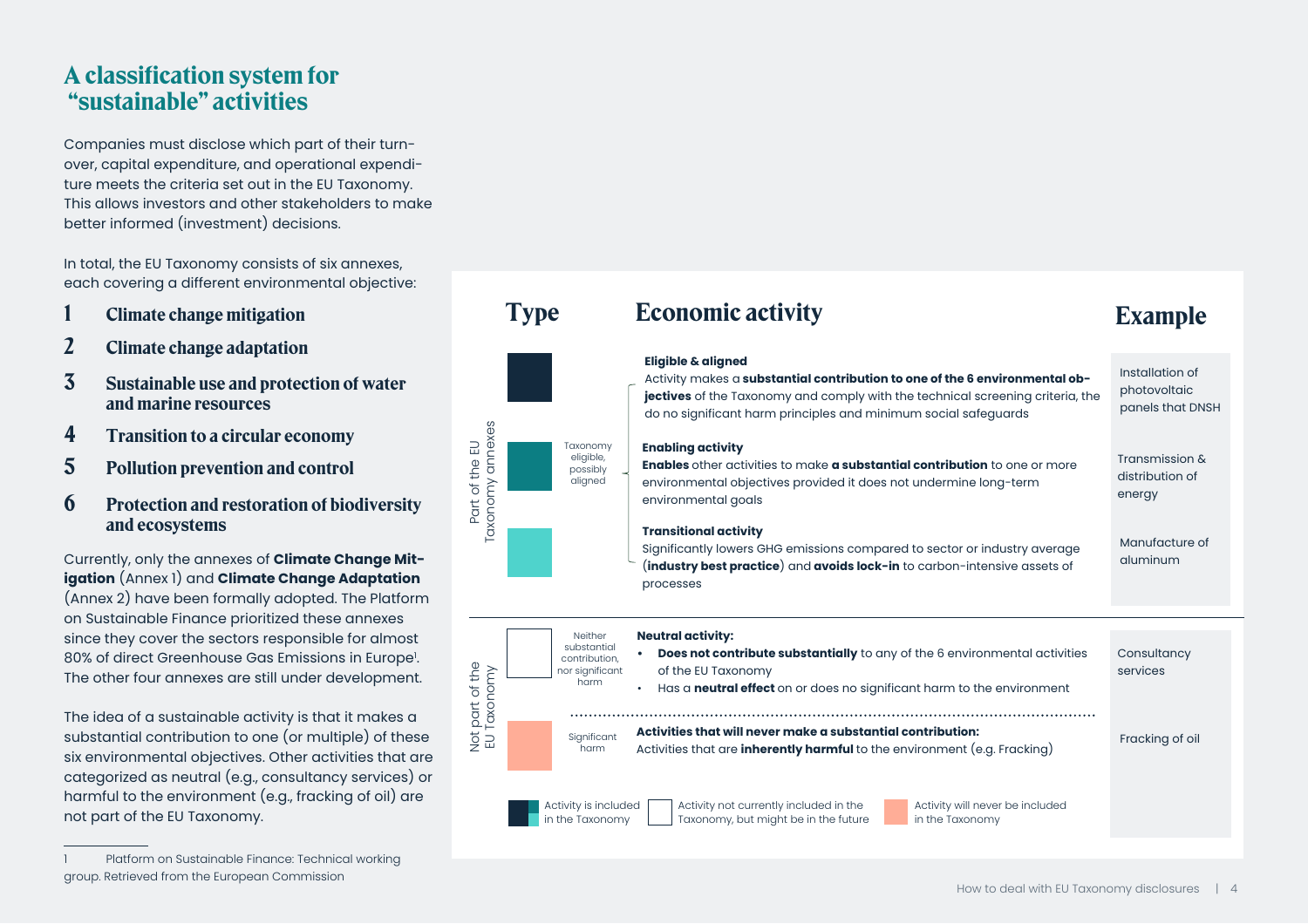# The difference between eligibility and alignment

It is important to capture the difference between 'eligibility' and 'alignment' to understand the EU Taxonomy. To be eligible, a certain activity needs to be covered under one of the six environmental objectives of the Taxonomy. Being eligible means that the economic activity of a company has the potential to have a significant impact on one of the environmental objectives. When an activity is aligned with the EU Taxonomy, it has to comply with the following requirements listed for the covered activity:

- **1. Substantially contribute**; make a substantial contribution to one of the six objectives, by complying with the technical screening criteria in the annexes.
- **2. Do-no-significant-harm (DNSH)**; the activity does no significant harm in relation to the other environmental objectives, as defined for every economic activity included in the annexes.
- **3. Minimum social safeguards (MSS)**; the activity is carried out in compliance with the minimum safeguards, which entails follwoing the OECD Guidelines for multinational enterprises and UN Guiding Principles on Business and Human Rights.

Only if it complies with all three of these steps can the activity be marked 'aligned' with the EU Taxonomy and become a sustainable activity.

It should be highlighted that the EU Taxonomy is still a work-in-progress and should be seen as a living document. Throughout the years, new technical screening criteria might be introduced when new technology or equipment becomes available. To ensure that new sectors and activities, including transitional and enabling activities, can be added to the scope over time, the criteria will be reviewed regularly.

#### The EU Taxonomy provides Technical Screening Criteria (TSC) for the six environmental objectives



#### The EU Taxonomy requires economic activities in the EU to fulfill certain requirements



<sup>\*</sup>How financial market participants have to report on the EU Taxonomy differs per institution. See chapter 3 for more information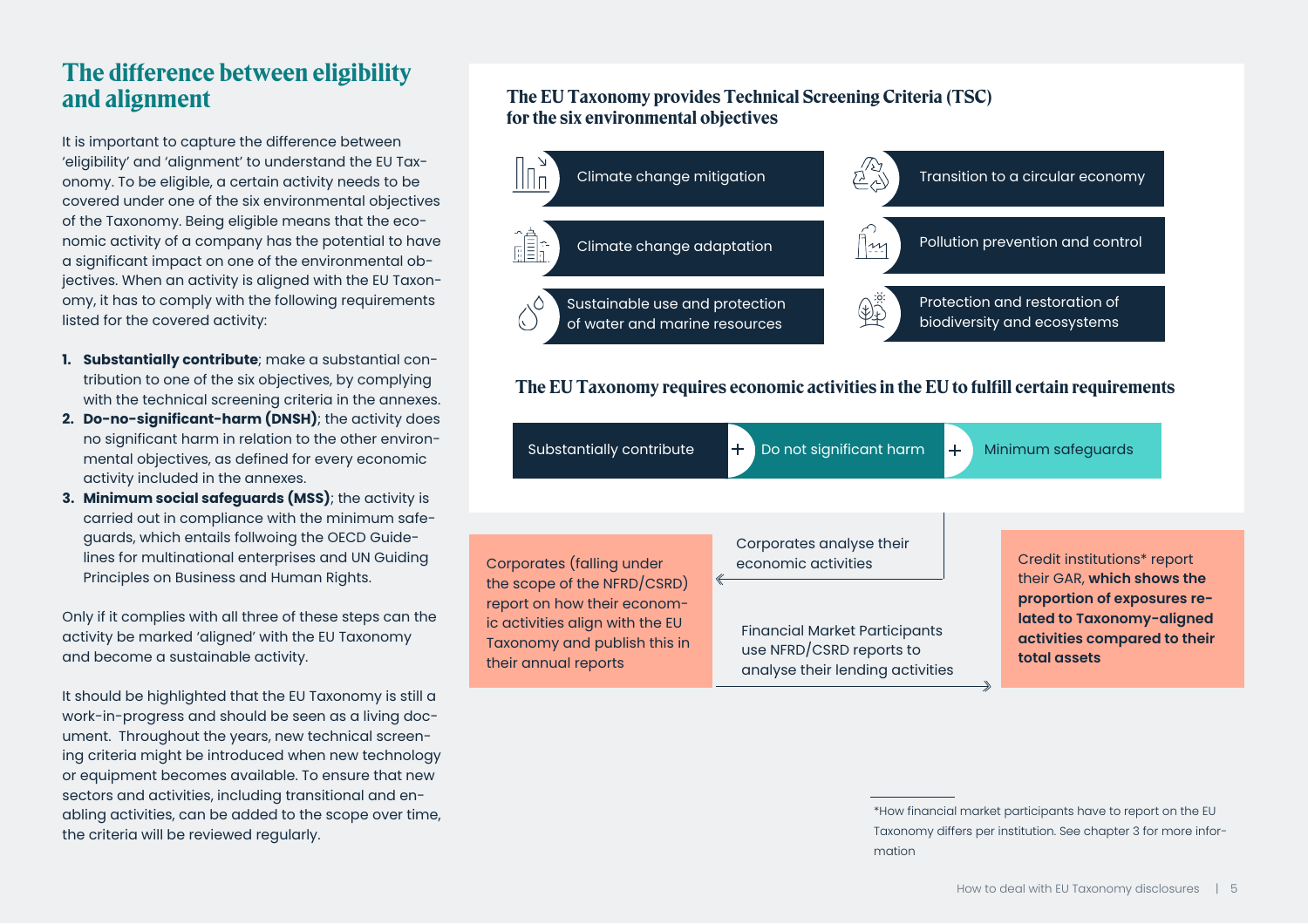# Companies that have to report under the EU Taxonomy

In this first year of EU Taxonomy reporting, only companies that fall within the scope of the EU NFRD (Directive 2014/95/EU)2 had to report Taxonomy-related information. It is important to note that there is a difference between reporting on the EU Taxonomy for non-financial undertakings (companies) and financial undertakings. More information about financial undertakings can be found on *page 14*.

Currently, the EU Taxonomy already covers the largest EU-listed companies, but its importance will only grow in the years to come. The scope of the EU Taxonomy will be expanded to all companies falling under the CSRD.

# Reporting eligibility on climate change mitigation and adaptation for FY 2021

Due to the massive amount of work for the European Commission, the implementation of the 6 annexes is spread out over several years.

This year, companies within the scope were only required to report on their eligibility for the first two environmental objectives of **climate change mitigation** and **climate change adaptation.** 

More concretely, this meant reporting on their *share of eligibility* related to three KPIs for FY 2021. This entailed only reporting if their economic activities were part of the potentially sustainable activities in one of the Taxonomy annexes on climate change mitigation or adaptation.

Companies did not yet have to report on alignment. However, this will be on the agenda for next year (FY 2022). Reporting on the other four annexes will follow as well, but the timelines are still uncertain. In the coming years, companies will have to report on their share of alignment for all six annexes.

# What is the CSRD?

The European Commission has developed a legislative proposal to ensure there is adequate publicly available information about the risks that sustainability issues present for companies, and the impacts of companies on people and the environment. It is currently developing a sustainability reporting standard, to ensure sustainability information is comparable, reliable, and easy to find. Reporting on the EU Taxonomy is part of the CSRD requirements.

The 'successor' of the NFRD will expand the scope of companies that fall under its scope from 11 000 to approximately 50 000. With the CSRD implemented the new threshold for Taxonomy reporting will be all companies that comply with at least two out of these three requirements:

- > 250 employees
- > Turnover € 40 million
- > Balance sheet  $\epsilon$  20 million

<sup>2</sup> Directive 2014/95/EU of the European Parliament and of the Council lays down the rules on disclosing non-financial information by certain large, listed companies with more than 500 employees. It amends the Accounting Directive 2013/34/EU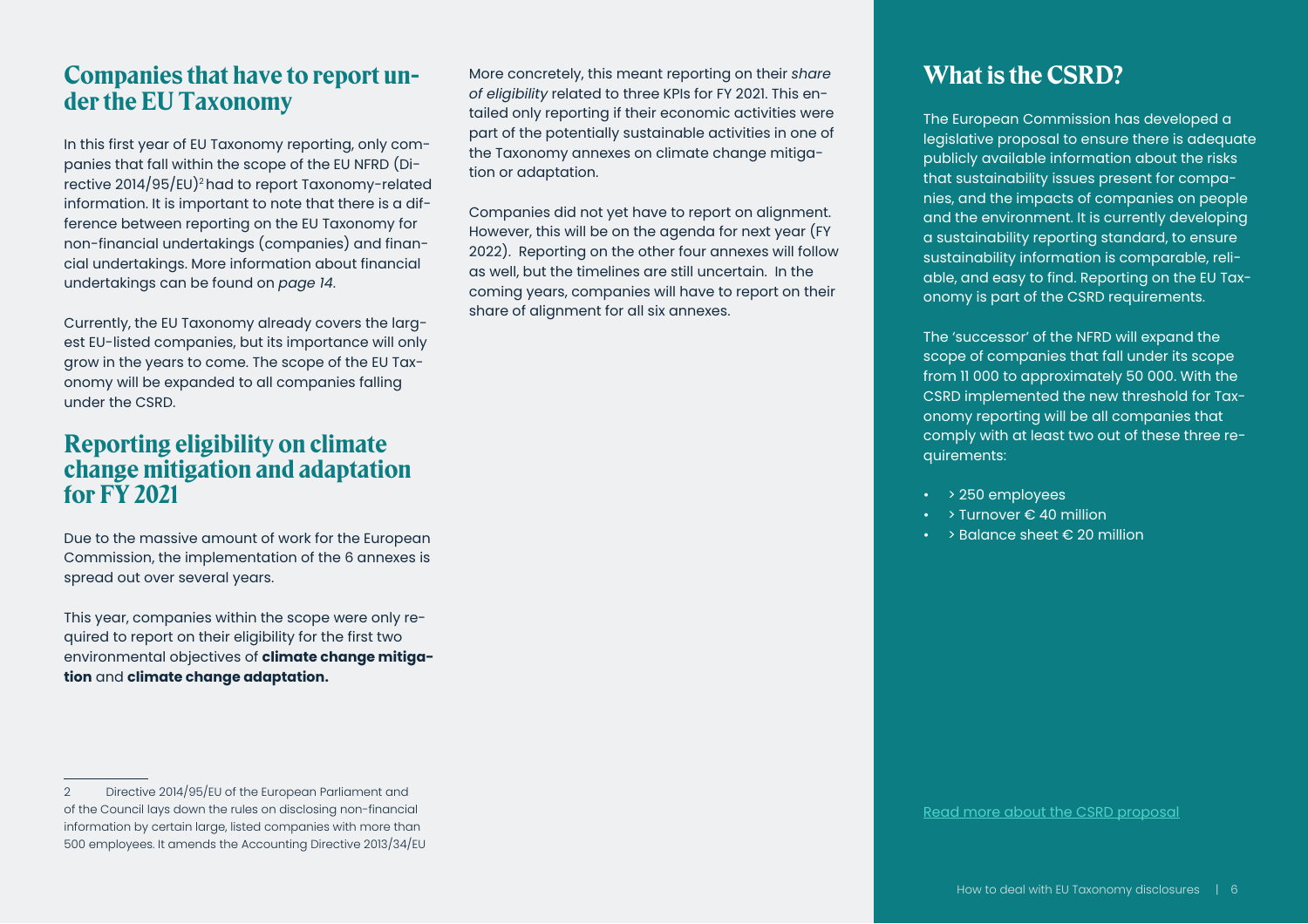# The calculation of the taxonomy KPIs (eligibility)

|                                  | <b>Turnover</b>                                                                                                                                                                                                                                                                   | <b>Capital Expenditure</b><br>(CapEx)                                                                                                                                                                                                                                                                                                                                                                                  | <b>Operational Expenditure</b><br>(OpEx)                                                                                                                                                                                                                                                                                                                                            |
|----------------------------------|-----------------------------------------------------------------------------------------------------------------------------------------------------------------------------------------------------------------------------------------------------------------------------------|------------------------------------------------------------------------------------------------------------------------------------------------------------------------------------------------------------------------------------------------------------------------------------------------------------------------------------------------------------------------------------------------------------------------|-------------------------------------------------------------------------------------------------------------------------------------------------------------------------------------------------------------------------------------------------------------------------------------------------------------------------------------------------------------------------------------|
| <b>Formula</b>                   | % Turnover Taxonomy eligibility                                                                                                                                                                                                                                                   | % CapEx Taxonomy eligibility                                                                                                                                                                                                                                                                                                                                                                                           | % OpEx Taxonomy eligibility                                                                                                                                                                                                                                                                                                                                                         |
| <b>% Taxonomy</b><br>eligibility | <b>Total turnover</b><br>The percentage of turnover derived from<br>products or services that are associated with<br>taxonomy eligible/aligned activities. (Exclud-<br>ing turnover derived from activities that sub-<br>stantially contribute to climate change adap-<br>tation) | <b>Total CapEx</b><br>The part of the CapEx that is any of the<br>following:<br>Related to assets or processes that<br>$\bullet$<br>are associated with taxonomy eligible/<br>aligned activities<br>Part of a plan to expand Taxonomy<br>eligible/aligned activities<br>Related to the output of Taxonomy<br>$\bullet$<br>aligned, enabling or transitional activities<br>as well as activities related to the instal- | <b>Total OpEx</b><br>The part of the OpEx that is any of the<br>following:<br>Related to assets or processes that<br>are associated with taxonomy eligible/<br>aligned activities<br>Part of a plan to expand Taxonomy<br>eligible activities<br>Related to the output of Taxonomy<br>$\bullet$<br>aligned, enabling or transitional activities<br>as well as renovating activities |
| <b>Total</b>                     | Net turnover derived from the sale of products<br>and the provision of services                                                                                                                                                                                                   | lation, renovation and repair of building<br>or renewable energy solutions<br>All investments or additions to tangible and<br>intangible assets during the financial year,<br>as well as business combinations (= IFRS<br>aligned)                                                                                                                                                                                     | Costs relating to research & development,<br>short-term leases, maintenance, renovation<br>and any other direct expenditures relating to<br>the day-to-day servicing of assets of property,<br>plant and equipment both by the undertaking<br>itself or any third party linked to the operations                                                                                    |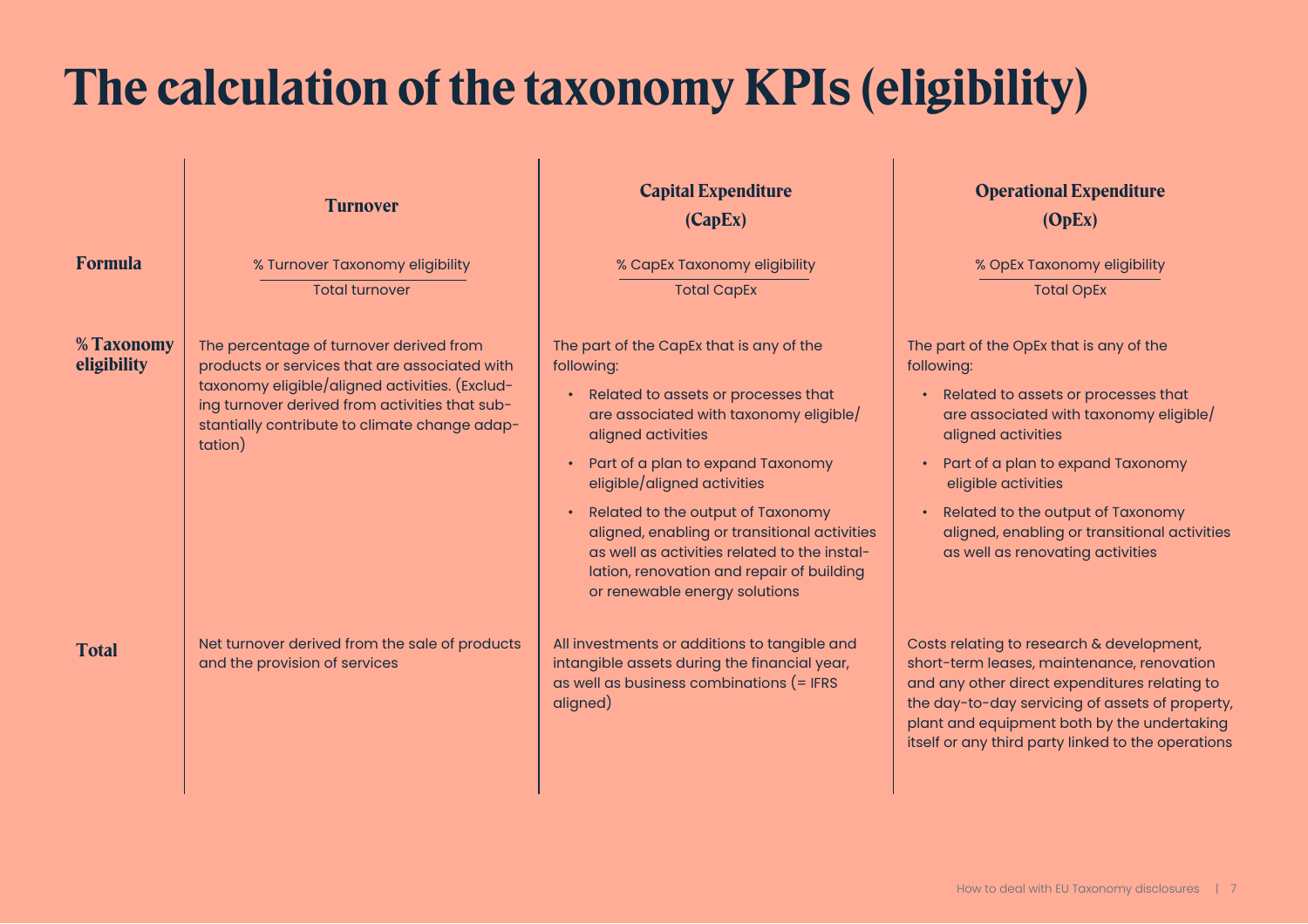# 2. Investigating the Dutch market on its EU Taxonomy reporting

**This research aims to give an overview of the reporting on the EU Taxonomy eligibility of the Dutch listed companies on the AEX and the AMX for the environmental objectives of climate change mitigation and adaptation. The Dutch market has a reputation for being a frontrunner in sustainability reporting, including non-financial information in the annual report and publishing integrated reports. Due to the market's maturity, we believe it to be a valuable exercise to analyze how the largest listed companies in the Netherlands have reported on the EU Taxonomy.** 

Our research consists of 35 non-financial undertakings that are included in the AEX and AMX that fall under the Non-Financial Reporting Directive (NFRD) scope and have published their reports by April 1st, 2022. This date was chosen to have a clear research scope. See the *Appendix* for a list of all companies.

## Almost all AEX and AMX companies report on the EU Taxonomy

Out of the 35 analyzed companies, 34 companies reported at least some information on the EU Taxonomy (97%). The companies take up approximately one or two pages in their reports to explain the EU Taxonomy. The information is usually taken up within the chapter on Environmental, Social, and Governance reporting.

# Length allocated in the report on EU Taxonomy information

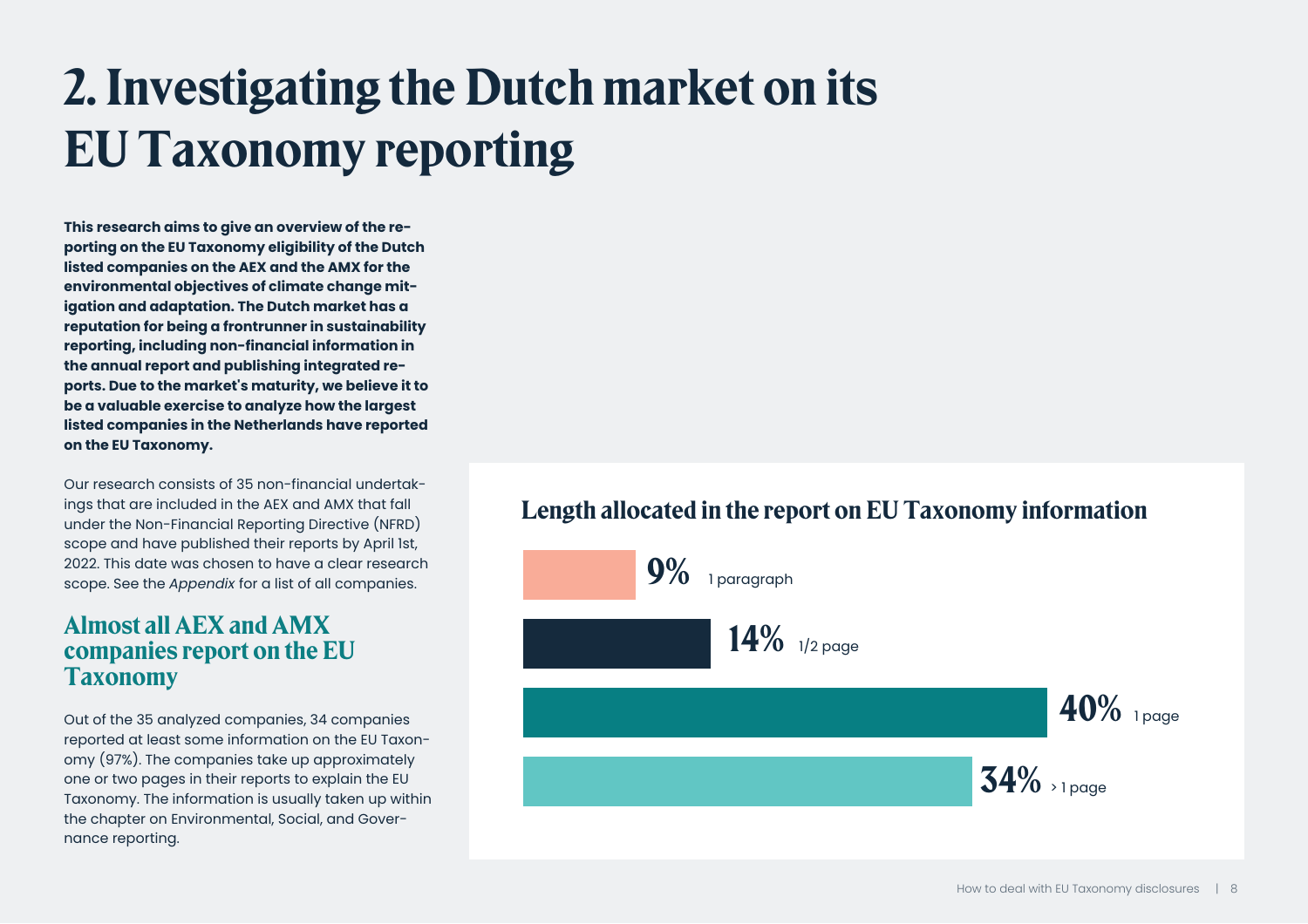# Reporting on turnover

47% of the companies reported some percentage of eligible turnover. As can be observed in the image below, the percentages that companies have reported differ. Only six companies reported eligible turnover percentages higher than 50%. These came from industries such as manufacturing, transport, construction, real estate and energy On *page 13 & 14*, you will find an example of a company in the energy sector and the transport sector.

Overall, companies were able to report the percentages of eligible turnover using the guidelines as set out by the European Commission.

Yet, some companies had difficulties calculating exact percentages. For example, one company left a certain percentage of turnover unassessed because the data was not available or not considered sufficiently reliable. Another company reported a percentage range (eligible turnover: 20-25%). Although it is understandable that calculating turnover is complex, the European Commission does not recommend reporting in a range<sup>3</sup>.

The companies that reported 0% eligibility are part of industries that are not (yet) covered by the Taxonomy annexes, such as consumer goods, information technology, telecommunications, or professional services.

# Reporting on CapEx

Another important indicator for Taxonomy disclosures is capital expenditure (CapEx). Twenty-two reviewed companies (65%) identified some eligible CapEx.

As stated before, the European Commission has outlined different categories of CapEx that can be recognized as aligned or eligible under the EU Taxonomy. Below, we have highlighted these different CapEx categories, including examples:

#### **1. CapEx (assets or processes) related to Taxonomy eligible economic activities**

If you have an eligible economic activity, the CapEx assets and processes related to that activity directly count as 'eligible CapEx'. It is observed that companies that reported high percentages of eligible turnover also reported high eligible CapEx. Examples of companies with high eligible CapEx, in line with high eligible turnover, are Arcelor Mittal, ALFEN, Corbion, Inpost, and PostNL.

#### **2. CapEx plan - to expand aligned economic activities or to allow eligible economic activities to become aligned**

Companies can allocate CapEx for a so-called 'CapEx plan'. This is a plan to work towards meeting the Taxonomy criteria and becoming an 'aligned' activity. Some companies reported low percentages of eligible turnover, but high percentages of eligible CapEx, for purposes of the CapEx plan.

16 Entities that reported and the state of the state of the state of the state of the state of the state of the state of the state of the state of the state of the state of the state of the state of the state of the state

# Reported eligibility: turnover

Entity that not reported

Entities that reported<br>Taxonomy-eligibility

eligibility

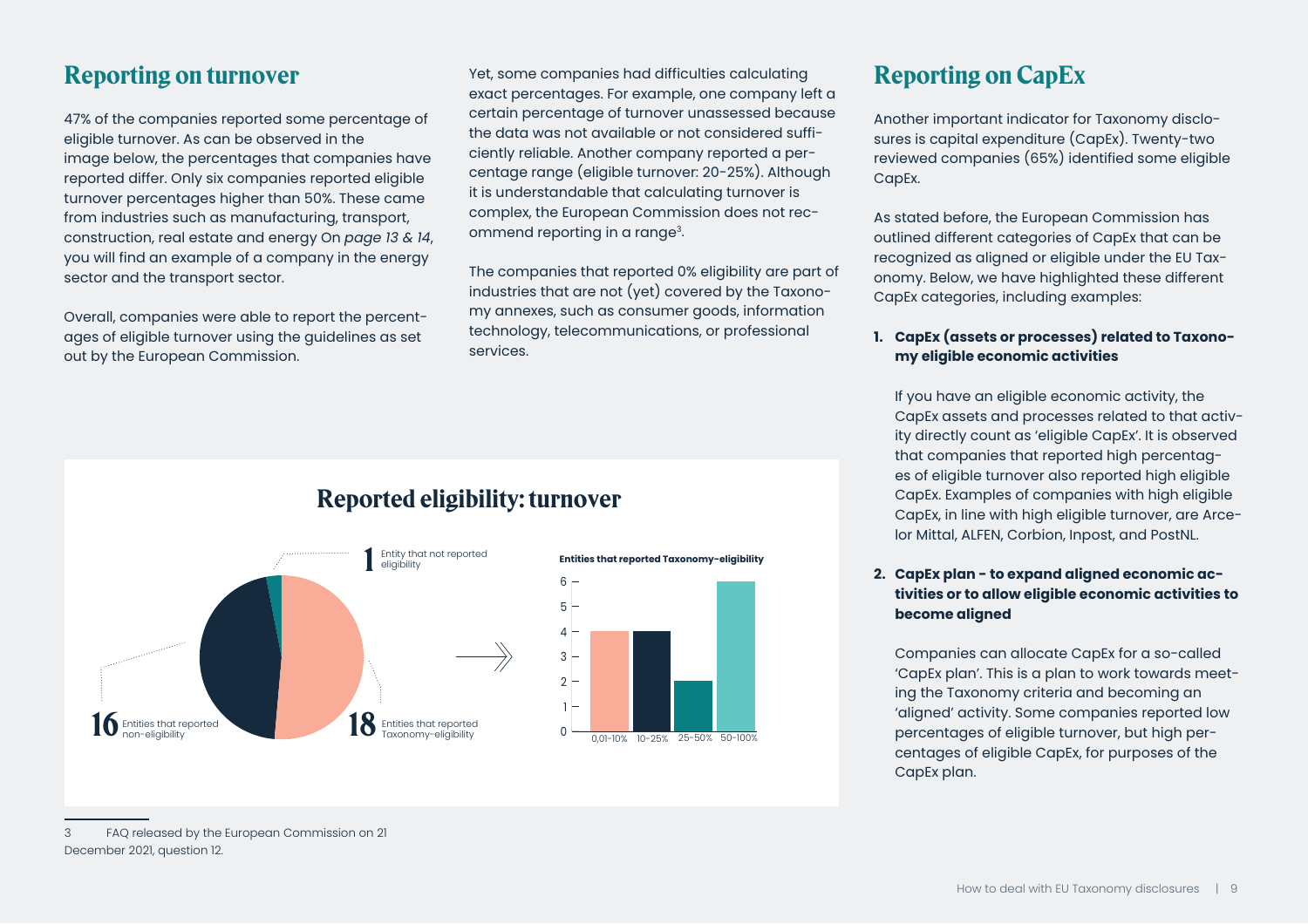An example is AMG, a specialty metals and energy products company:

*"Our CapEx KPI represents the proportion of a non-financial undertaking's capital expenditure that is either already associated with environmentally sustainable economic activities or is part of a credible plan to extend such activities or for activities which are not yet Taxonomy-aligned. CapEx for each project was considered 100% eligible4."* 

AMG reported 27% eligible turnover, 83% eligible CapEx, and 25% eligible OpEx.

CapEx plans will become relevant in the future and can be directly linked to the attraction of Green Finance, such as Green Bonds or Green Loans.

#### **3. CapEx related to individual measures that support the reduction of greenhouse gas emissions**

Besides CapEx investments directly related to an eligible economic activity, it is also possible to invest in CapEx related to individual measures that support the reduction of greenhouse gas emissions. For example, the implementation of energy efficiency measures in office buildings or installing solar panels. The Taxonomy has identified specific investments that contribute to the transition to a low-carbon economy . These investments are not necessarily related to a company's core business but can reduce greenhouse gas emissions.

For FY 2021, it was voluntary to report on this KPI if a company did not have any eligible turnover. Of the 22 companies that reported some eligible CapEx, five companies reported on individual CapEx measures.

For example, Philips wrote:

*"Reportable Taxonomy-eligible capital expenditures in 2021 amounted to EUR 10 million, or 1% of total capital expenditure (non-eligible capital expenditures 99%), and mainly related to energy efficiency improvement measures in our buildings (installation, maintenance, and repair of energy efficiency equipment), as well as onsite renewable electricity generation (installation, maintenance, and repair of renewable energy technologies)5."* 

Philips reported 0% eligible turnover, 1% eligible CapEx, and 0% eligible OpEx.

# Reporting on OpEx

Strongly linked to the CapEx indicator is the Operational Expenditure (OpEx) KPI. Most companies that reported eligible turnover and CapEx, also reported eligible OpEx. In line with the CapEx KPI, if a company reported a high percentage of turnover, eligible OpEx percentages were high as well.

The scope for eligible OpEx for the EU Taxonomy refers to maintenance costs, building renovation measures, and research & development. Since these costs are often not directly linked to an economic activity, calculating the exact percentage of eligible OpEx can be challenging for companies. An interesting OpEx category for the Taxonomy is Research & Development (R&D). Often, companies need to invest in developing sustainable services, technologies, or products. Therefore, it could be valuable to investigate the investments in Taxonomy-aligned R&D.





5 Philips Annual Report 2021

<sup>4</sup> AMG Annual report 2021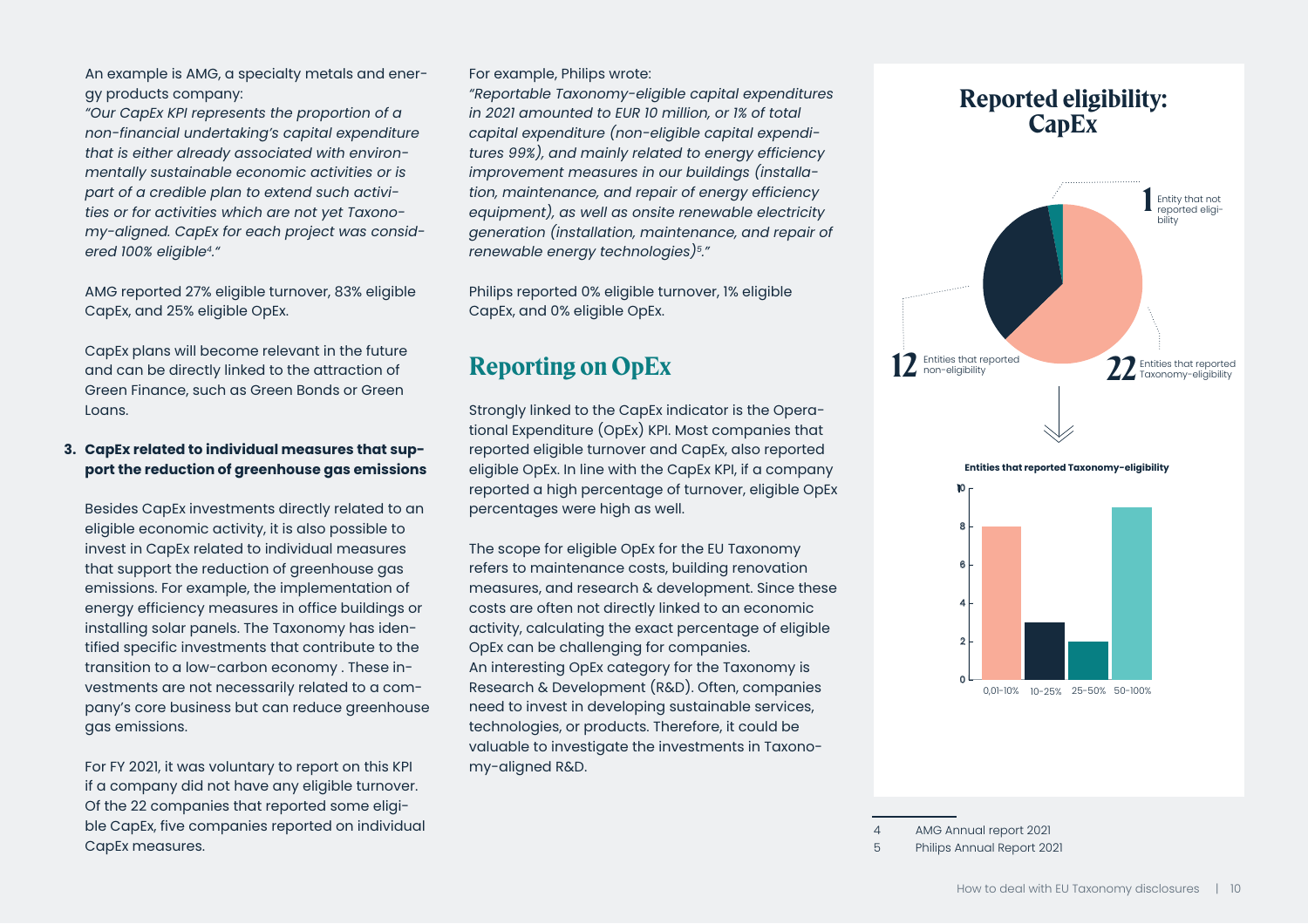A good example of a company that has used OpEx for sustainability R&D is SBM Offshore: *"The eligible part of OPEX relates mainly to R&D activities into non-carbon solutions as explained in section 2.1.9. Other items are non-capitalized investments into increased energy efficiency of office buildings6."* 

SBM offshore reported 1% eligible turnover, 0.2% eligible CapEx, and 30.5% eligible OpEx.





- 6 SBM Offshore Annual Report 2021
- 7 Disclosure Delegated Act, Annex 1, 1.2.1.
- 8 KPN Integrated Annual Report 2021
- 9 Council of the European Union

## Accounting policies in reports and audited information need improvement

A principal element of the mandatory reporting requirements of the Taxonomy is to have accounting policies that explain how the different KPIs were determined and calculated, including assessments made. Companies should include references to the related line items in the financial statements for turnover and CapEx<sup>7</sup>.

A good example of a company that did this is KPN: in their Integrated Report, accounting policies on turnover, CapEx, and OpEx are explained and linked to the consolidated financial statements<sup>8</sup>.

Since many companies have not explicitly included their accounting policies, it is difficult to understand how they have obtained their KPI percentages. However, if we look at the percentages presented, we see that there is still some confusion among companies regarding the reporting requirements.

If not streamlined, the reporting differences between companies may ultimately hinder The EU Taxonomy. Reliable and comparable information is key to providing investors information on the non-financial performance of companies. Accountants can play an important role in ensuring clear, transparent information. However, at this point in time, there is no legal requirement to have EU Taxonomy information reviewed by an accountant. And for only three companies, the EU Taxonomy was part of the non-financial assurance of the external auditor. Notably, eight companies (23%) specifically excluded the Taxonomy paragraph in their assurance review of the external auditor.

With the expected implementation of the CSRD, limited and eventually reasonable assurance is expected to become mandatory for non-financial information<sup>9</sup>. In the meantime, it is advised to ensure that reported Taxonomy information is clear and reliable, so the information provided can serve its goal.

# Companies have not yet reported on alignment in FY 2021

In FY 2021, companies were obliged to report which of their economic activities were 'eligible' for the EU Taxonomy. Put differently, which of your economic activities can potentially become a sustainable activity? Although it was not yet mandatory for the reporting year 2021, it is remarkable that not a single company that was part of this research scope reported on alignment. The Do Not Significant Harm principles and Minimum Safeguards were addressed in some reports, yet only to explain that this would be a requirement for next year.

# External assurance on the EU Taxonomy



No assurance

68%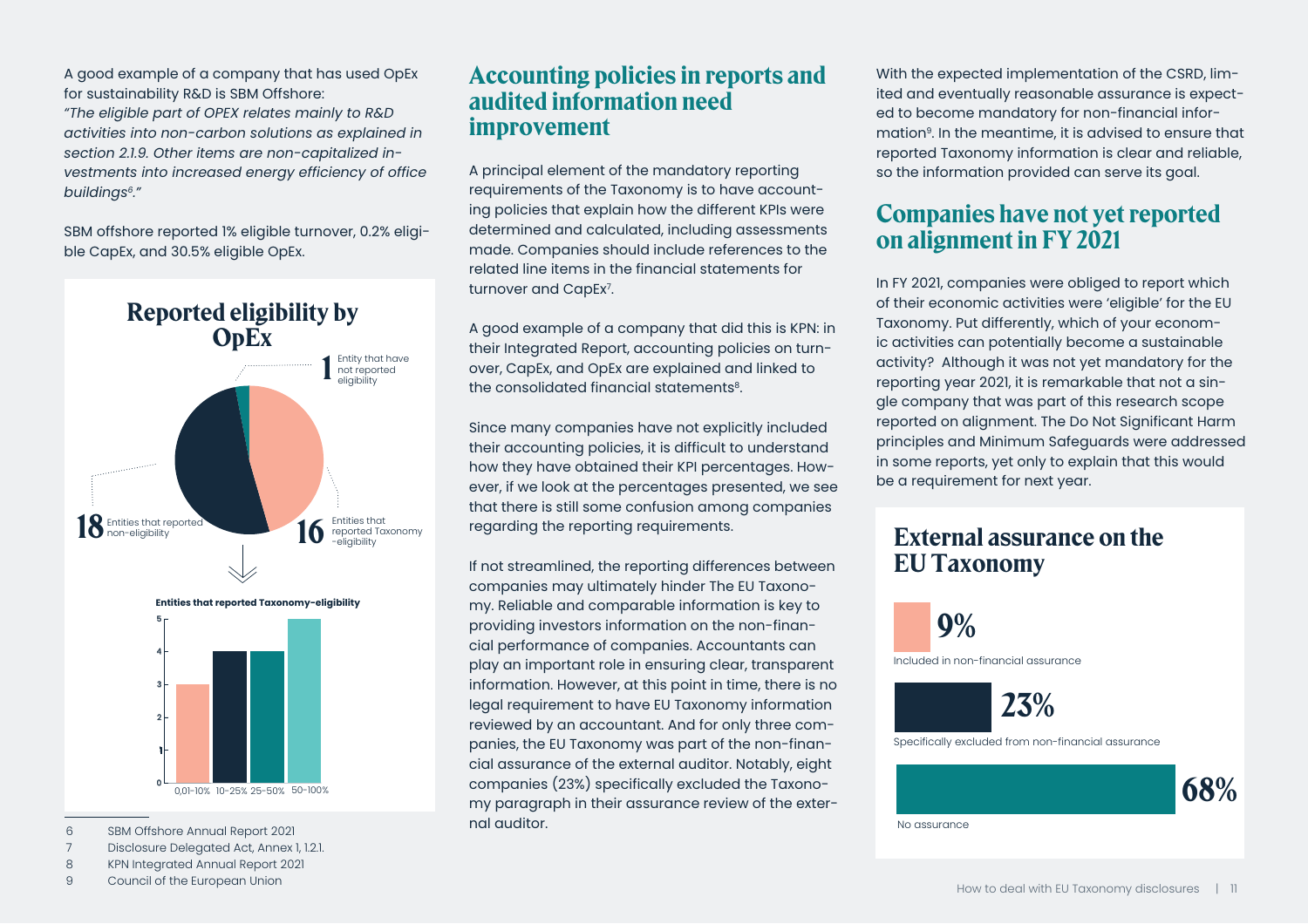# What is the Social Taxonomy?

Besides the increasing recognition of a need for a classification system for environmental activities, growing demand has shown the importance of a similar system for social activities. On the 28th of February 2022, the Platform on Sustainable Finance published the final report on Social Taxonomy. This is the next step in harmonizing the measurement of social sustainability. The Social Taxonomy will aid investors to make informal decisions and help to direct resources towards socially responsible activities and companies

The Social Taxonomy is based on Human Rights principles. More specifically, the Social Taxonomy is led by principles set out in the International Bill of Human Rights, the ILO conventions, the UN Guiding Principles, and the OECD Guidelines for Multinational Enterprises. This ties in with the minimum social safeguards of the Environmental Taxonomy – which is based on the same standards. There is no set timeframe yet for implementing the Social Taxonomy, but we expect more information to be brought out soon by the European Commission.

[Read more about the Social Taxonomy.](https://www.sustainalize.com/nieuws/social-taxonomy-report/?lang=nl)

### Strategic use of the EU Taxonomy is still lacking

Reflecting on the first reporting year on the EU Taxonomy, companies are taking the first steps to report on the set requirements. However, while most companies have met these requirements, only a few have taken the opportunity to look at the EU Taxonomy from a strategic point of view. Currently, the EU Taxonomy is often addressed in a stand-alone section on sustainability or other non-financial information and is not yet integrated throughout the rest of the report (e.g., in risks & opportunities, strategy, KPI development, etc.).

Looking at the companies within the scope of this research, SBM Offshore and Signify have attempted to move beyond the minimum requirements by connecting the EU Taxonomy and their Key Performance Indicators. For example, SBM Offshore uses the EU Taxonomy as a KPI for R&D investments. By 2022, they have set a target of investing 50% of the R&D budget into EU Taxonomy eligible technologies<sup>10</sup>. While Signify may not have identified a clear KPI, they extensively explain what they define as Taxonomy-eligible sales (related to climate action). Signify herewith emphasizes the importance of the IPCC (International Panel on Climate Change) report's findings and the Paris Climate Agreement and how this influences their strategic choices<sup>11</sup>. These examples point towards a greater opportunity to incorporate the EU Taxonomy and other regulations in reporting and strategic decision-making and implementation.

The EU Taxonomy disclosures can serve to attract finance and engage with investors when used in a strategic way. We see opportunities for companies to further translate the EU Taxonomy into their

business operations. It offers companies a pathway towards defining and classifying sustainable activities. For example, companies can incorporate the EU Taxonomy into their sustainability strategies, capital expenditure plans, due diligence processes, etc. We encourage them to look beyond the scope of the minimum requirements and engage in conversations with their stakeholders on the topic of the EU Taxonomy.

<sup>10</sup> SBM Offshore Annual Report 2021

<sup>11</sup> Signify Annual Report 2021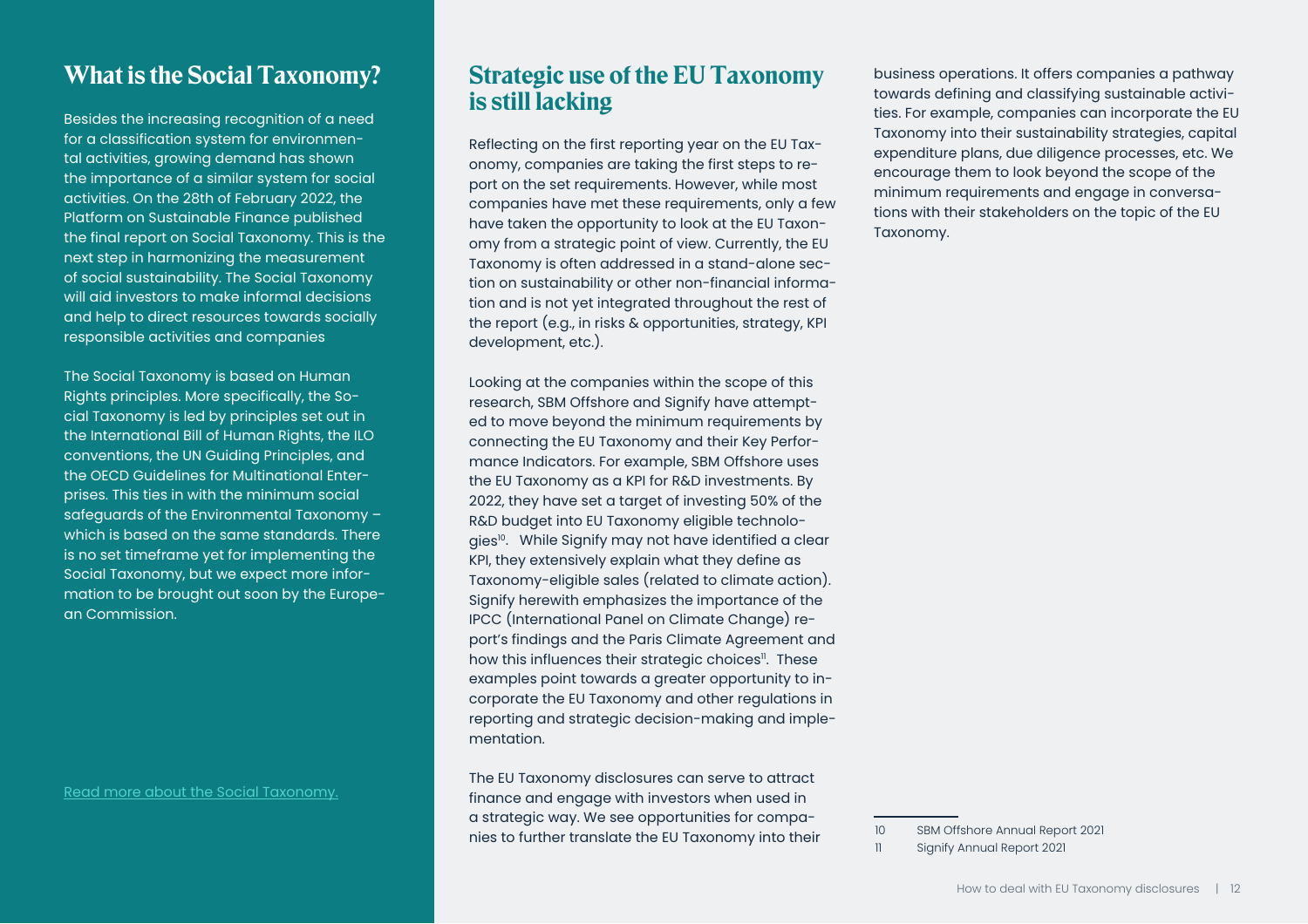# 3. The EU Taxonomy in practice

# The role of the energy sector in Climate Change Mitigation

#### **The importance of the energy sector**

As heat and electricity generation accounts for about 25% of the greenhouse gas emissions in the European Union, this sector is seen as vital to the decarbonization process<sup>12</sup>. The EU Taxonomy acknowledges the crucial role of this sector by including it as one of the primary sectors for climate change mitigation. However, it only includes those economic activities that are linked to renewables: solar, wind, geothermal, and hydropower, as well as energy activities linked to bio-energy.

At the beginning of 2022, certain gas and nuclear energy activities were added to the list. However, these activities are yet to be approved by the European Parliament and Council<sup>13</sup>.

# The role of the transport sector in Climate Change Mitigation

#### **The importance of the transport sector**

To achieve the targets set by the European Union for 2050, a 90% reduction is needed in transport emissions compared to the 1990 baseline. As the transport sector is responsible for about a third of all European energy consumption, a significant contribution is asked from the road, rail, aviation, and waterborne transport<sup>14</sup>.

#### **The complexity of the transport sector: who is accountable for what?**

The complexity of the role of transport in the EU Taxonomy resides in the fact that transport is a facilitating activity for its main activities for many corporations. The price paid for this transport is often included in the cost of sales for their main product or service. It is only considered a separate economic activity when it results in external revenue. For example, when a subcontractor or third party performs the transport, a company first needs to determine whether it should report turnover or not (based on the IFRS rules). If this is the case, the entity should decide whether it controls the economic activity provided by the subcontractor. 'Control' in this context means whether the entity controls the circumstances under which the subcontractor works. Only when a company has operational control over the subcontractor, it should report on the activity for the EU Taxonomy.

Another element to be considered is that of transport services that are consumed internally and externally. Under Taxonomy-eligible reporting, an entity should only include the turnover from external sales in its numerator. Turnover from 'internal sales' could be disclosed voluntarily; thus, a choice that may vary per corporation.

14 Platform on Sustainable Finance: Technical working group. Retrieved from the European Commission

15 Alfen Annual Report 2021

## The role of the energy sector - an example



#### *Alfen – The EU Taxonomy in practice*

Alfen's core business focuses on smart grid, electric vehicle charging, and energy storage. Almost all these economic activities fall within the scope of the currently published EU Taxonomy annexes.

In their annual report<sup>15</sup>, 98,8% of turnover is considered eligible under the EU Taxonomy scope, 90,3% of their capital expenditures and 100% of their operational expenditures. Due to recent investments in IT infrastructure, about 10% of capital expenditures are excluded from this scope, while all operational expenses are considered eligible. Alfen states that it operates at the heart of the energy transition, working on the electricity grid of the future. The company is required to report on alignment for FY 2022. It will be interesting to see what Alfen will report on Taxonomy alignment next year.

<sup>12</sup> Platform on Sustainable Finance: Technical working group. Retrieved from the European Commission.

<sup>13</sup> European Commission, Press Release: EU Taxonomy: commission presents complementary delegated act to accelerate decarbonization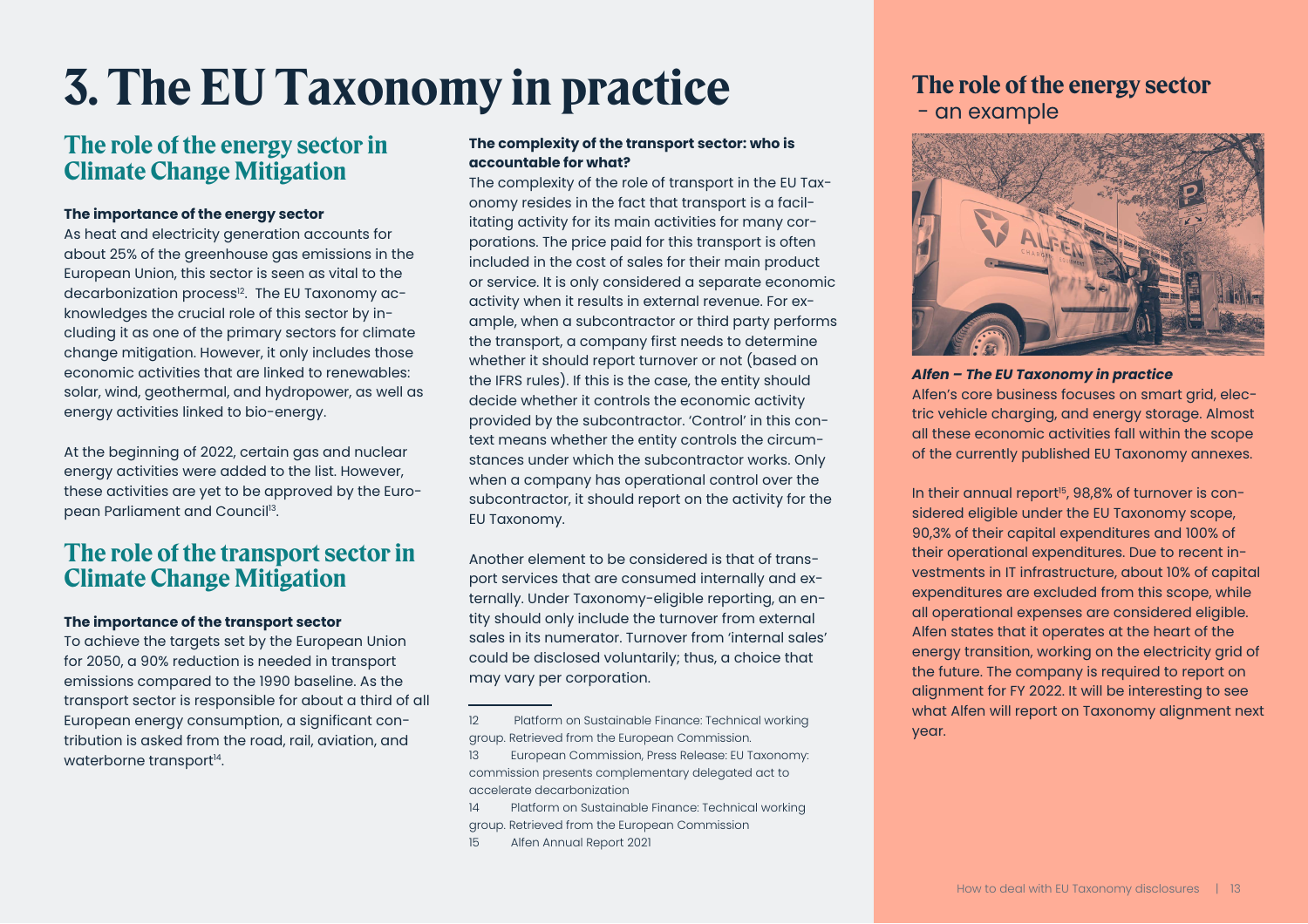### The role of the transport sector - an example



*PostNL - The EU Taxonomy in practice*

PostNL is a logistics provider with a broad range of delivery and related services, with which it plays a vital role in the logistic value chain in the Benelux and beyond. Most of its turnover streams are primality related to collecting, sorting, and delivering mail and parcel items, which are eligible under the EU Taxonomy. In their annual report<sup>16</sup>, 86% of PostNL's turnover is considered eligible, as well as 76% of capital expenditures and 100% of operational expenditures.

On an average day, PostNL transports mail, parcels, and goods over 1.2 million kilometers across the Benelux. Looking at the climate change mitigation objectives of the EU Taxonomy, PostNL is aware that the company can play a role in decarbonizing its operations as stated in their report: *"We focus on increasing the share of renewable fuels we use as a transitional solution as we work towards expanding the electrification of our owned and leased fleet across our networks."* 

From FY 2022, the company is required to report on alignment for FY 2022. This can give more insights into the clean kilometers of PostNL, and thereby their contribution to climate change mitigation.

### The specific role of financial market players in the EU Taxonomy and the EU Green Deal

Financial market players play an important role in supporting the EU objectives of carbon neutrality and the EU Green Deal. The EU Action Plan on Sustainable Finance aims to reorient capital flows towards sustainable economic activities, as laid down in the EU Taxonomy. To understand the investments that financial market players make, they are required under the EU Taxonomy to report how their balance sheets support economic activities that contribute to the EU Green Deal objective of becoming a climate-neutral continent.

Following this, financial undertakings have a specific status in the EU Taxonomy. Banks, insurers, reinsurers, asset managers, etc., invest in non-financial undertakings and therefore rely on the companies they invest in to provide them with the data they need for their Taxonomy disclosures.

Because of this interdependency, the timelines for financial and non-financial undertakings are different. While non-financials falling under the NFRD should already report (partially\*) on alignment in FY 2022, financial undertakings should only report on their eligibility for FY 2021 and FY 2022 and alignment in FY 2023. Moreover, financial undertakings are required to disclose different information. Although exact disclosure requirements differ among financial undertakings, the required information generally revolves around the ratio between the total investment amount and the amount of investment that can be identified as being Taxonomy-eligible or aligned.

For FY 2021 financial undertakings had to report on the proportion in their total assets of exposures to Taxonomy non-eligible and Taxonomy-eligible economic activities and the complementary qualitative information<sup>17</sup>.

<sup>16</sup> PostNL Annual Report 2021

<sup>17</sup> European Commission: Delegated regulation of July 6th, 2021. Annex 2-11.

<sup>\*</sup> depending on the EU's decision to include alignment on the other four environmental objectives already for FY 2022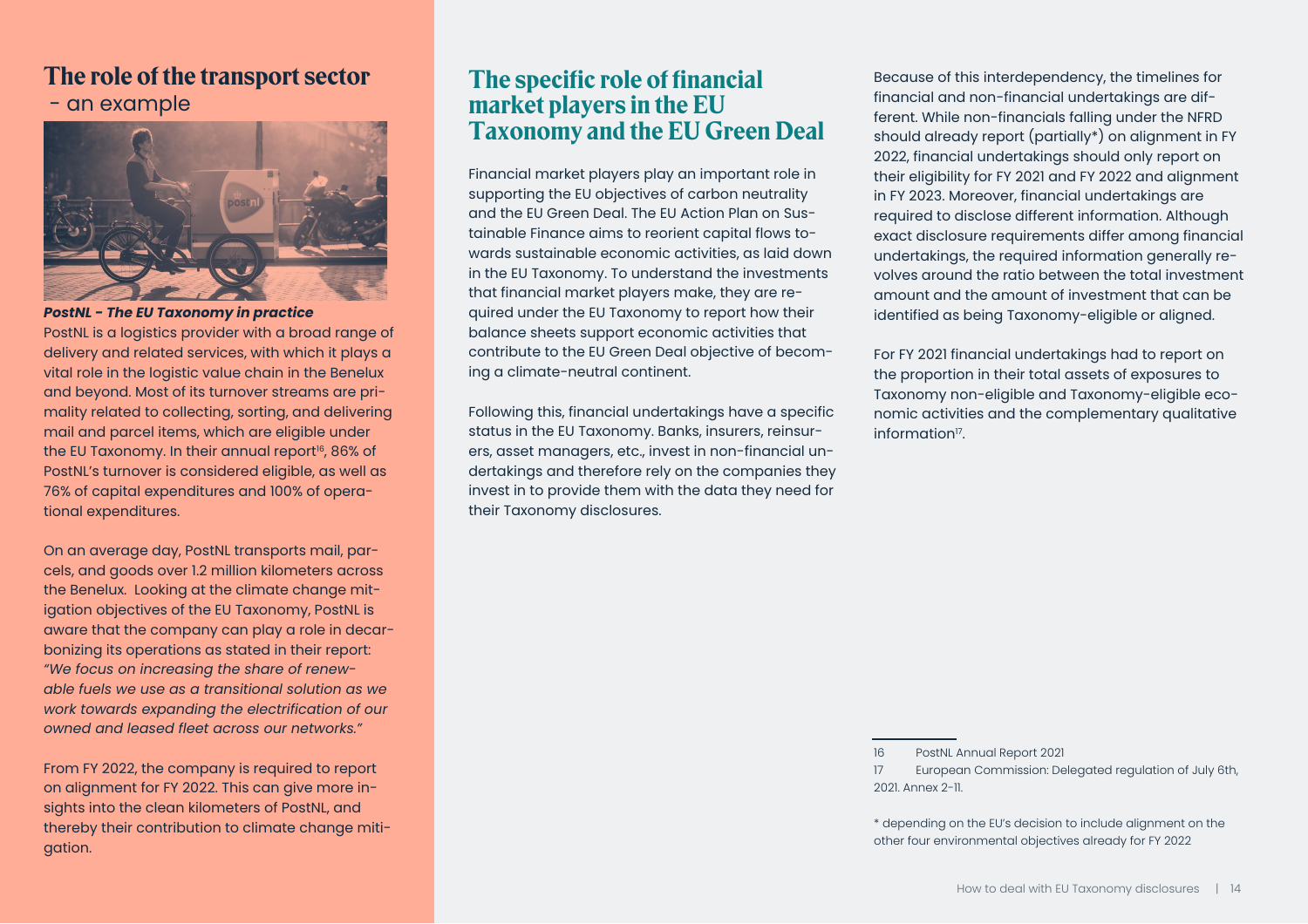## Observations in the financial sector on Taxonomy reporting on FY 2021

A few general observations regarding the reporting made by financial undertakings listed on the AEX or AMX in reporting year 2021:

- All the disclosures made by the financial under takings on the EU Taxonomy are quite extensive (between 3 and 5 pages).
- Eligibility percentages all range between approxi mately 30% and 40% of the total assets.
- None of the financial undertakings have tried to estimate or calculate their alignment KPIs yet.

It is interesting to see how the financial undertakings have handled the information gaps regarding the calculation of their total eligibility percentage.

Financial undertakings did not yet have full insight into the eligibility of their investments or other as sets when publishing their annual report. Because of this, they couldn't calculate exactly how much of their total asset portfolio was eligible or not. Some have worked with internally available information on their assets and estimates to close this gap $18$ . Others solved these data limitations by determining their exposure to corporate counterparties as 'zero' for the time being. It will be interesting to see how financial market players will handle these information gaps in the future since this will be mainly reliant on the in formation presented by non-financial undertakings.

# The link between the EU Taxonomy and SFRD

Relevant to mention for financial undertakings is the link between the SFDR and the Taxonomy since this affects the financial undertakings on a product level. The SFDR obliges financial mar ket players that market their funds as an art. 8 or art. 9 funds to report on the proportion of their funds that have sustainability character istics or a sustainable objective by July of 2022. These sustainability characteristics or sustain able objectives are directly linked to their EU Taxonomy alignment.

The timing, however, is proving to be prob lematic since the art. 8 and art. 9 funds must disclose how much of their funds are Taxon omy-aligned before the non-financial under takings that are included in these funds have reported on alignment themselves. This puts the fund owners in a tough spot since they are required by law to disclose information that is not yet available and over which they them selves have no control.

<sup>18</sup> The inclusion of estimates in the mandatory disclosures is prohibited by the EU. Estimates can only be included in voluntary reporting. See Question 12 of FAQ December 2021.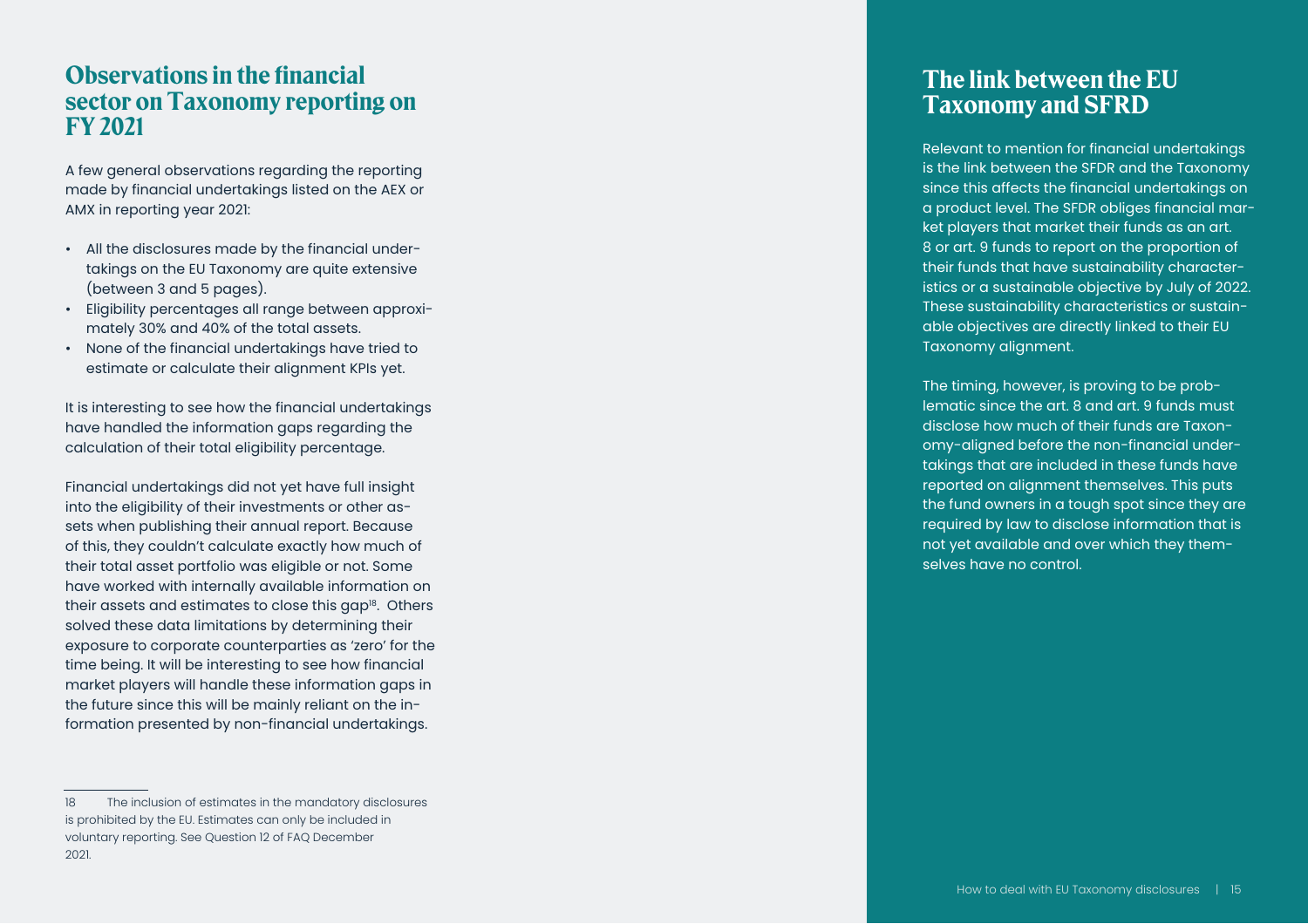# 4. Looking ahead

**Although there may still be some confusion about how to best report on the EU Taxonomy directive, we can safely say that most AEX- and AMX-listed companies have attempted to answer the call to report. We have now reached a point to draw up the lessons learned over the first reporting year and take these with us as we look ahead to the year to come. In doing so, we see two focal points: the actual reporting choices as well as the bigger picture of integrating the EU Taxonomy directive into company strategy.** 

# Reporting choices: lessons learned

Learning from the first year of reporting, we see a clear strength among the companies that have prioritized transparency and openness in presenting their conclusions and describing the decisions taken to come to their calculations and conclusions. In the spirit of the European Commission to promote transparency, in the coming year, companies should (ideally) not only report their conclusions on eligibility and alignment but also disclose which concrete activities fall within the scope of the EU Taxonomy.

Moreover, to present clear and reliable information it is necessary to provide information on the accounting policies, assumptions, and considerations made in the Taxonomy process. Over the coming years, it is going to be important for companies to explain how they are going to work towards increased alignment, including the investments needed. In working towards alignment, companies should not overlook the importance of the Minimum Social Safeguards.

### Keeping the bigger picture in mind: using the EU Taxonomy to establish sustainability ambitions

Besides the reporting choices and disclosures, companies must continue reflecting on the bigger picture of the EU Taxonomy, linking it to the goals of the EU Green Deal and the Paris Climate Agreement. It is encouraged to look at the EU Taxonomy as not just a mandatory reporting obligation but as a tool and guide that can inform strategic decision-making. This can help companies define what steps they can take to translate their sustainability ambitions into concrete action.

Once a company can integrate the EU Taxonomy into its strategy, vision, or purpose, its next step is to look beyond its own walls, up and down the value chain and financial partners. A company may explore options to assist its stakeholders in working on their Taxonomy goals.

# Looking ahead: timelines

After reviewing the first reporting year on the EU Taxonomy, it is time to look ahead. For FY 2022 there are still some uncertainties. Companies will have to report on the alignment of their economic activities for climate change mitigation and adaptation. The EU commission has communicated that it will publish the definitive legislative text on the other four environmental objectives (water, circularity, pollution, and biodiversity) before the end of 2022, applying for FY 2022.

Currently, this still means that for FY 2022 both eligibility and alignment will be required to report on all six annexes by non-financial undertakings. However, depending on when the current preliminary draft

will be turned into legislation, the possibility exists that for these other four environmental objectives only eligibility will be required to report over FY 2022. Moreover, the timelines for implementing the CSRD for smaller companies as well are still under development. The latest communication entails a delay of the CSRD towards FY 2025, although this has not been officially approved yet. As a result, the scope of the EU Taxonomy will only be expanded once the CSRD is officially implemented.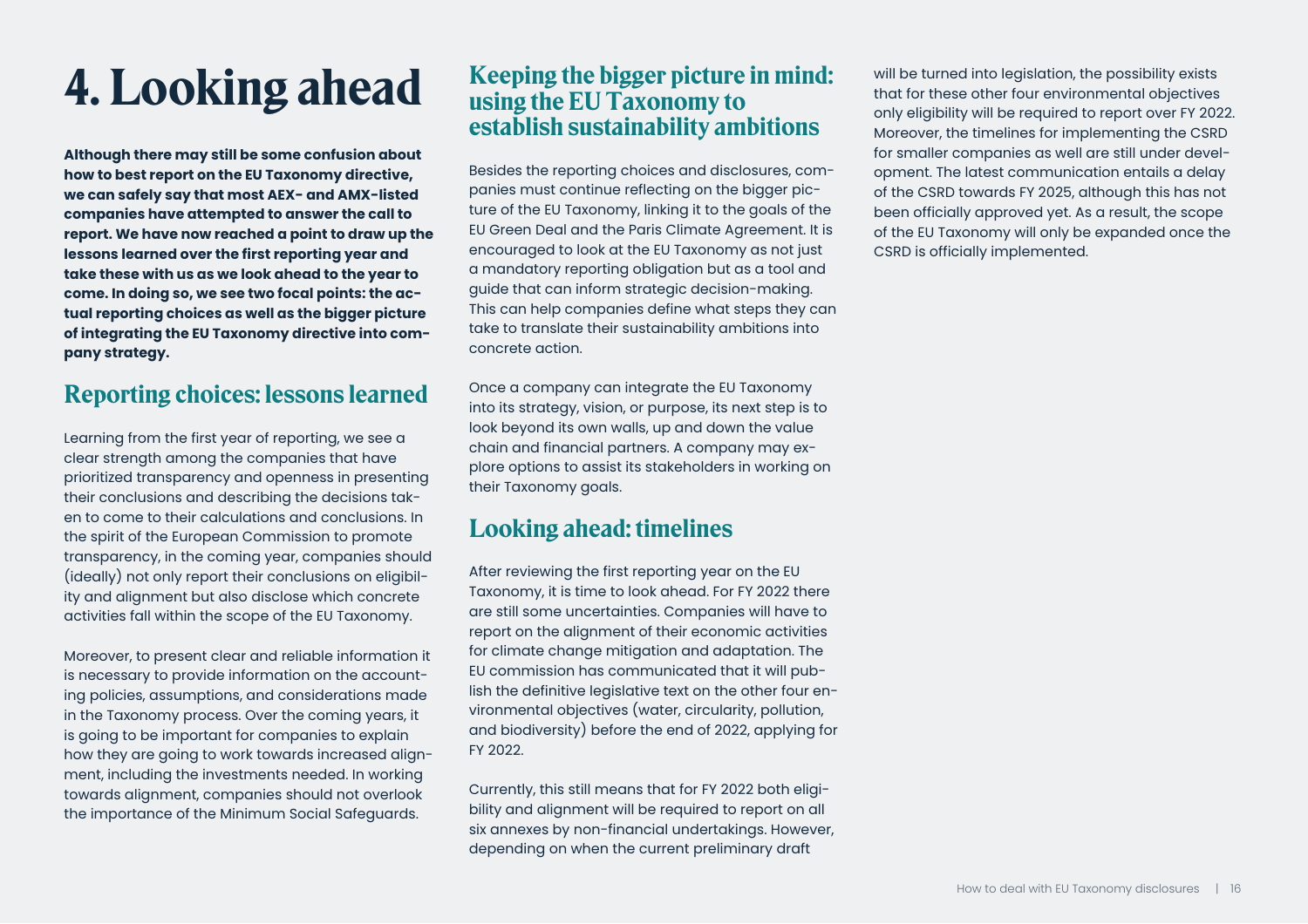# Timelines for companies falling under the NFRD and CSRD

# Reporting year 2021

- Disclosure of the **proportion of Taxonomy-eligible**  and Taxonomy non-eligible economic activities in their total turnover, capital and operational expenditure (for **climate change mitigation and adaptation**)
- In 2022 EC will pass a DA on **other four environmental objectives**

# Reporting year 2022

- **• Currently unclear** normally all qualitative information and KPIs (Turnover, CapEx, OpEx) would need to be disclosed by non-financial undertakings for all 6 environmental objectives
- Due to delay in timeline an **intermediate solution** (e.g., only eligibility for the other four environmental objectives) is **likely**

## Reporting year 2023

- **• All qualitative information and KPIs** (Turnover, CapEx, OpEx) would need to be disclosed by non-financial undertakings for all **6 environmental objectives**
- **• Scope** of the Taxonomy is **expanded** to include also companies that fall under the **CSRD**

### Reporting year 2024/25

- **• Scope** of the Taxonomy is **expanded** to include also companies that fall under the **CSRD**
- Smaller companies due to the CSRD **expanding the scope** from 11000 to 50000 companies.
- This timeline is still in draft

- Non-financial undertakings falling under the NFRD
- CSRD: timeline delayed, mandatory reporting expected in reporting year 2025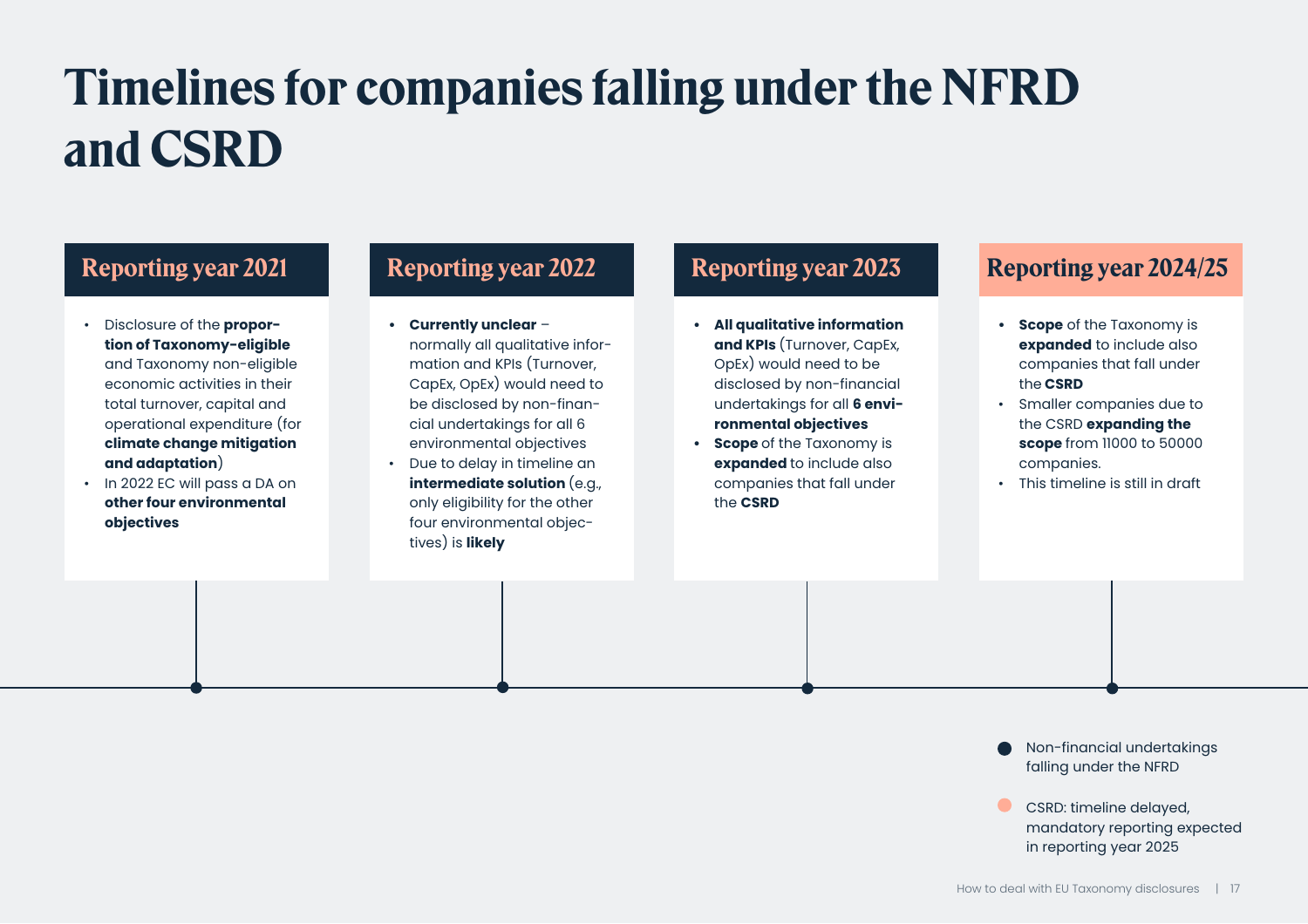# Appendix: Included non-financial undertakings

| <b>AEX</b>                       | <b>AMX</b>                                                                                          |
|----------------------------------|-----------------------------------------------------------------------------------------------------|
| Adyen International B.V.*        | ABN Amro Bank N.V.*                                                                                 |
| Aegon N.V.*                      | Alfen N.V.                                                                                          |
| Royal Ahold Delhaize N.V.        | AMG N.V.                                                                                            |
| Akzo Nobel N.V.                  | Arcadis N.V.                                                                                        |
| ArcelorMittal S.A.               | <b>ASR Nederland N.V.*</b>                                                                          |
| ASM International N.V.           | Basic-Fit N.V.                                                                                      |
| ASML Holding N.V.                | Royal Boskalis Westminster N.V.                                                                     |
| BE Semiconductor Industries N.V. | Corbion N.V.                                                                                        |
| Royal DSM N.V.                   | Flow Traders B.V.                                                                                   |
| Heineken N.V.                    | Fugro N.V.                                                                                          |
| ING Group N.V.*                  | Galapagos N.V.                                                                                      |
| Just Eat Takeaway.com N.V.       | Inpost S.A.                                                                                         |
| Royal KPN N.V.                   | Intertrust Group N.V.                                                                               |
| NN Group N.V.*                   | JDE Peet's N.V.                                                                                     |
| Royal Philips N.V.               | OCI N.V.                                                                                            |
| Prosus N.V.                      | PostNL N.V.                                                                                         |
| Randstad N.V.                    | SBM Offshore N.V.                                                                                   |
| Shell plc.                       | TKH Group N.V.                                                                                      |
| Signify N.V.                     | Royal Vopak N.V.                                                                                    |
| Unibail-Rodamco-Westfield S.E.   |                                                                                                     |
| Unilever plc.                    |                                                                                                     |
| Wolters Kluwer N.V.              | * The financial undertakings were not included in the general analysis of the report. However, they |

were analyzed for the part on financial institutions on page 14 & 15.